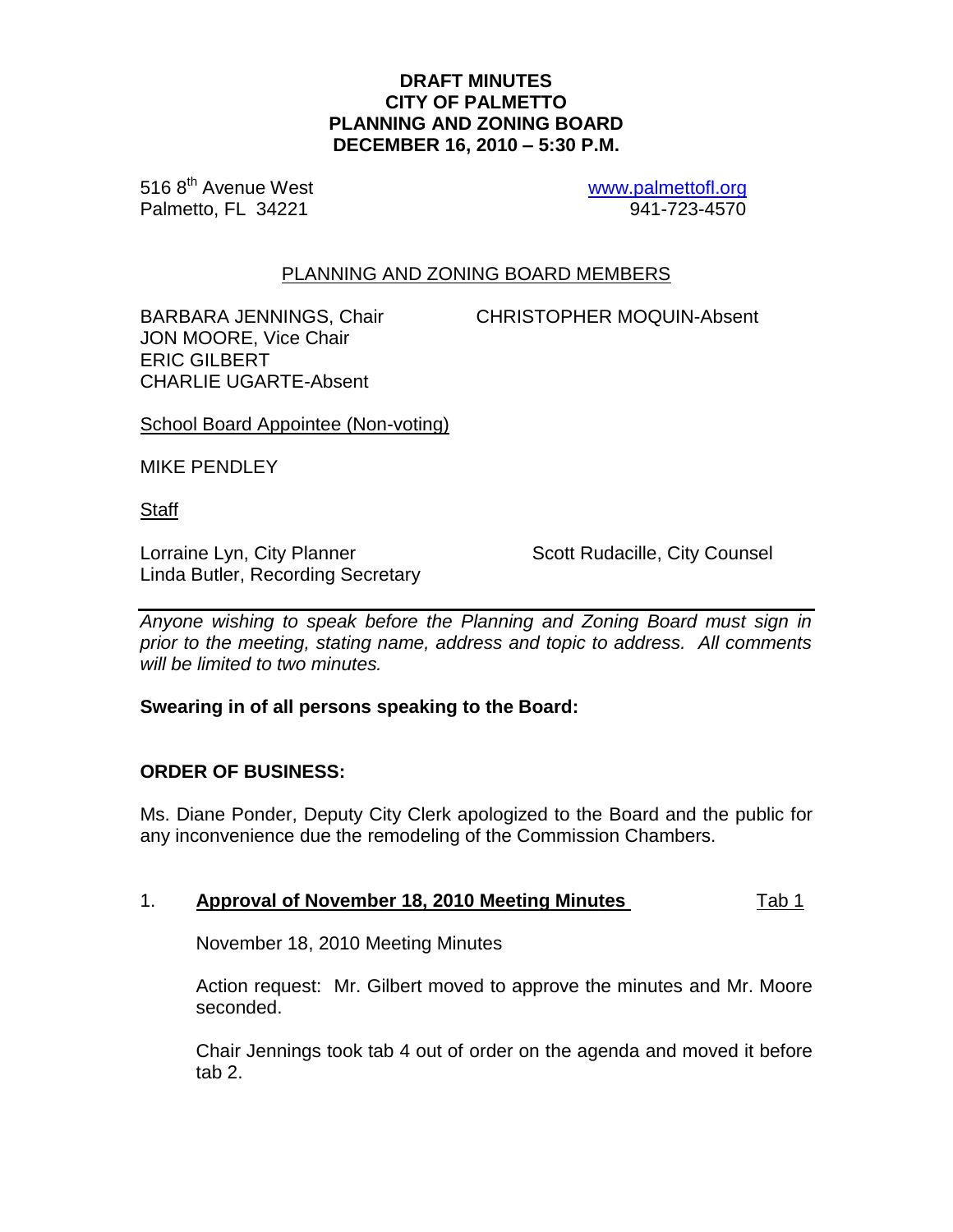City of Palmetto Planning and Zoning Board Meeting *December 16, 2010*  $P$  a g e  $|2$ 

#### *Public Hearing:* 4. **Variance (VAR-2010-04) Request** Tab 4

Ms. Lyn gave a summation of the staff report, stating that the property is located at 900 17<sup>th</sup> Street with two frontages zoned General Commercial (CG). Presently it is occupied by a vacant commercial building that was once a Movie Gallery retail store.

The applicant is requesting front set-back variances from the required 20 foot setback along  $8<sup>th</sup>$  Avenue West and 17<sup>th</sup> Street to construct additions to both sides of the existing 5,648 square feet commercial building which is located on the corner.

Staff recommends a 20 foot front setback for the existing building along  $17<sup>th</sup>$  Street and  $8<sup>th</sup>$  Avenue and a 20 foot front setback for a proposed addition along 17<sup>th</sup> Street.

Chair Jennings opened the public hearing.

Mr. Jason Henbest, Grimes Goebel, representative for Future Plan asked for a continuance of the public hearing until January 20, 2011 at 5:30 pm.

Mr. Pierre Dubord, Hungry Howie's, stated that he feels the expansion on 8<sup>th</sup> Avenue will block Hungry Howie's frontage and it will also cause problems with parking. Mr. Dubord stated they would allow the set back variance and the expansion along  $17<sup>th</sup>$  street in the back of the existing former movie gallery building but not along 8<sup>th</sup> Avenue.

Action request: Mr. Gilbert moved to continue the public hearing for Variance 2010-04 until January 20, 2011 at 5:30 pm in the City of Palmetto Commissions Chambers. Mr. Moore seconded. **MOTION CARRIED UNANIMOUSLY.**

# *Public Hearing***:**

# 2. **Conditional Use Permit Application (CU-2010-05)** Tab 2

Ms. Lyn gave a summation of the staff report stating that Mr. Budick, the owner of 702 9th Street W is the applicant of this Conditional Use (CU) who is requesting to live in a former office space of 670 square ft. within a building containing an auto detailing business that is zoned commercial (CG). The applicant also owns the adjacent Laundromat to the west, behind the Value Pawn store.

Staff recommends approval of the proposed conditional use permit.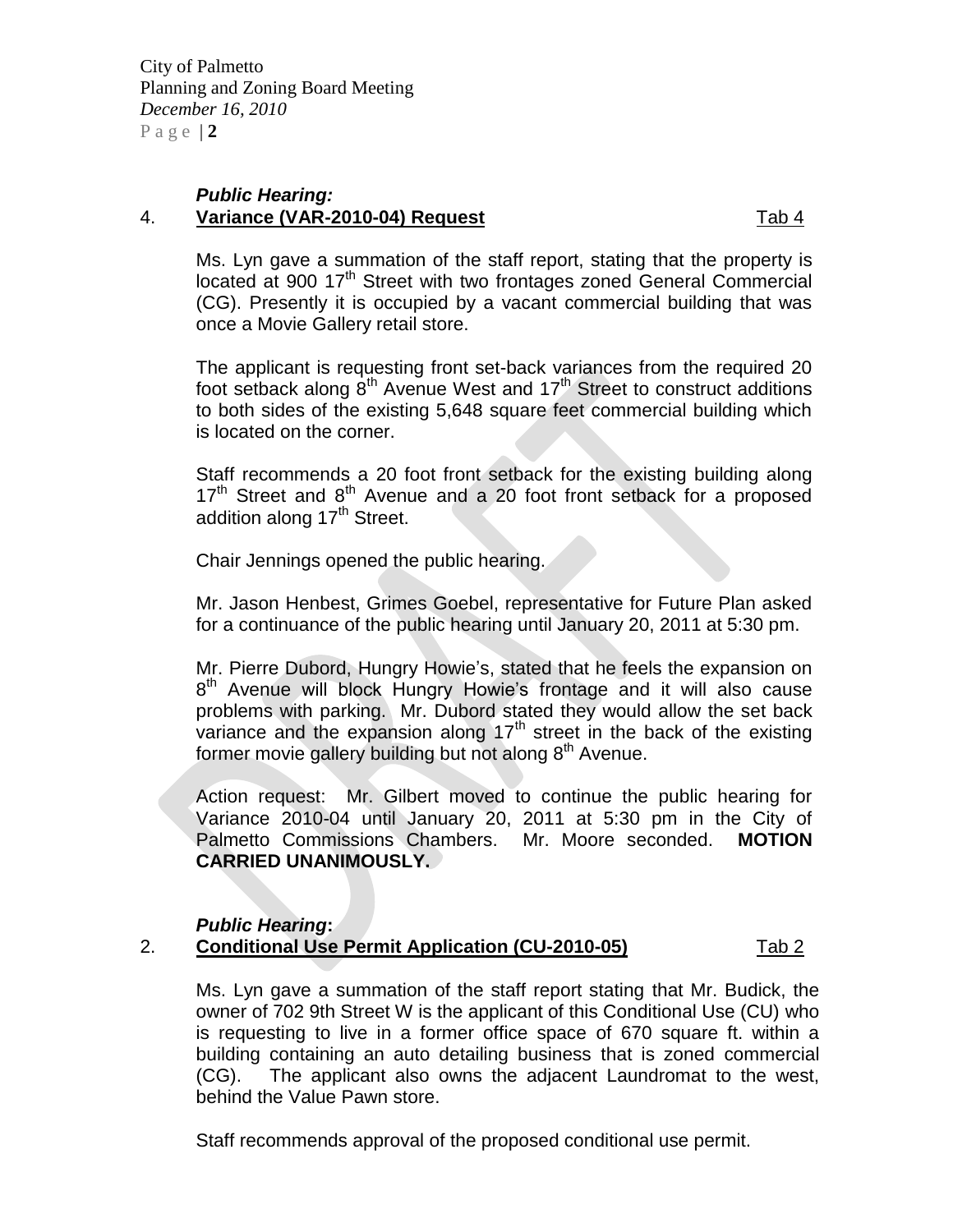City of Palmetto Planning and Zoning Board Meeting *December 16, 2010* Page  $|3|$ 

Chair Jennings opened the public hearing.

Mr. Paul Budick, 706  $9<sup>th</sup>$  St W stated he is requesting a conditional use permit to allow him to live on site. Recently there has been vandalism at the Laundromat and he feels that if he is living on site it will help curtail criminal activity. Chief Wells is in support of the proposal. Mr. Budick circulated pictures of the site showing the recent vandalism.

Chair Jennings closed the public hearing.

Discussion ensued.

Mr. Moore requested for future agenda items that staff provide a site map such as a Google map showing the site location. A survey is not required.

Action request: Mr. Moore moved to recommend approval of the request for the Conditional Use Permit CU-2010-05. Mr. Gilbert seconded. **MOTION CARRIED UNANIMOUSLY.**

#### *Public Hearing***:**

### 3. **Conditional Use Permit Application (CU-2010-06)** Tab 3

Ms. Lyn reviewed the staff report. The request is for an 870 square foot video amusements/computer slots/games space within the Heavy Commercial/Industrial (CHI) zoning district located at Palm Plaza I, 1035 Hasko Road. The applicant is not present.

Staff recommends approval of the proposed Conditional Use permit.

Chair Jennings opened the public hearing.

Mr. Rudacille stated the code requires that the applicant or an applicant's representative shall be present at the designated Planning and Zoning board meeting. If no one is present at the meeting, the item shall be continued to the next scheduled meeting.

Ms. Lyn stated we did not inform the applicant of this requirement.

Chair Jennings stated she was not aware of this requirement and suggested we need to do some research to find out why it is in the code.

Mr. Moore stated for the record that as he was walking into the building this evening he was approached by Mr. Amerson regarding this item. He stated he had another conflict and asked if he needed to be there for the meeting and Mr. Moore informed him that he did not know.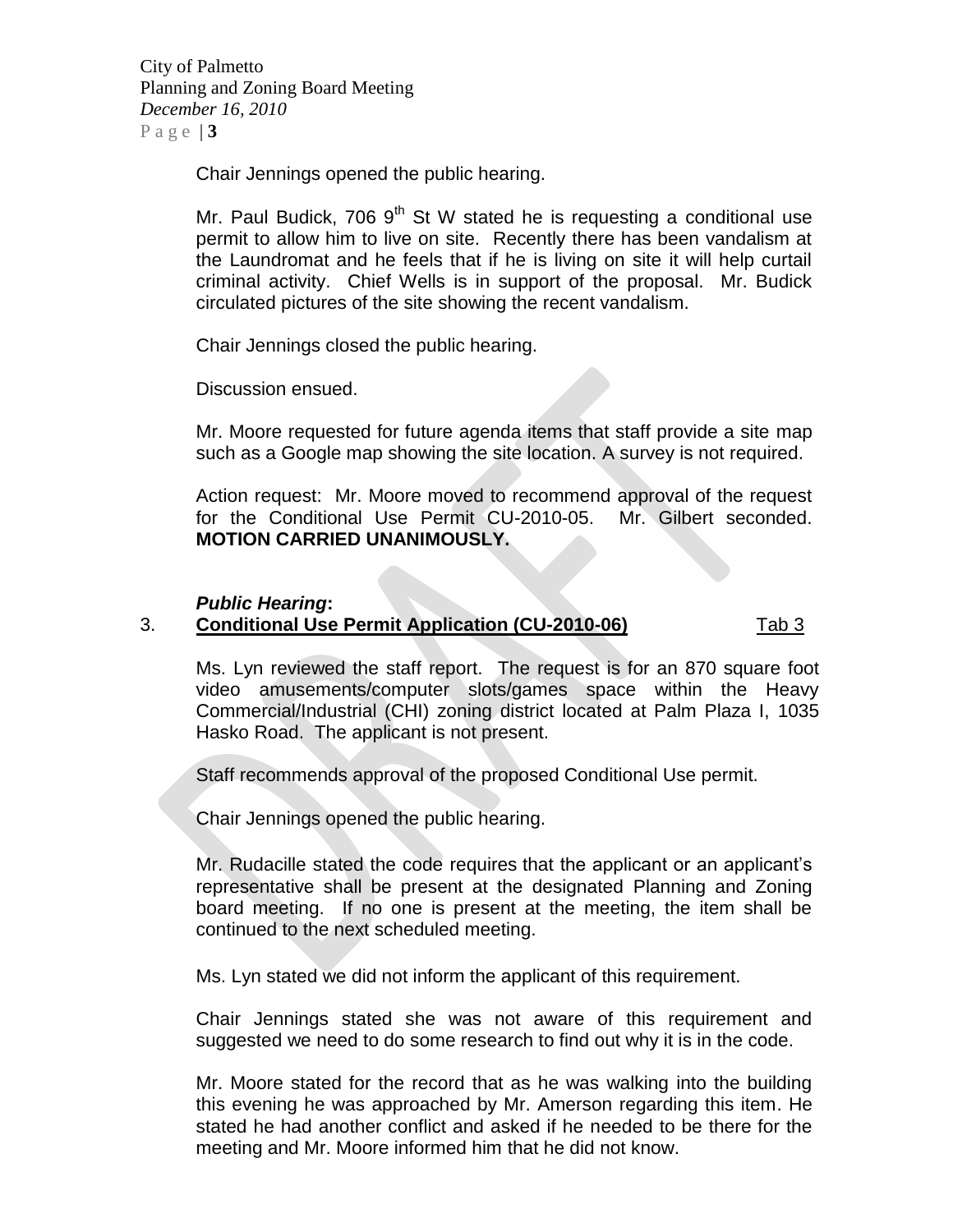City of Palmetto Planning and Zoning Board Meeting *December 16, 2010* P a g e | **4**

> Questions' regarding the real use of the site was brought up to staff. Will it be a gambling facility, a video arcade, slot machines, or computer terminals? Are there separate regulations for slots? Have slots been addressed in the area before? Ms. Lyn stated she is only aware of what the applicant proposed to her and put on the application.

> Mr. Moore stated there are two issues before the Board. One is that applicants should be made aware of this requirement to be present; it should be placed on the material the applicants receive. The second issue is the bureaucracy that is going to keep a business entity from providing income to the City. Mr. Moore stated that there is a line between gambling and gaming - what is considered gambling and what is considered amusement. He also concurred that he would like to understand what the proposed use involved.

> Ms. Lyn received permission from the board to call and notify the applicant of the pending continuation of the hearing because no one was aware of this requirement and the applicant was not informed at the time the application was submitted as it was not stated on the application.

Chair Jennings closed the public hearing.

# 5. **Old Business**

- a. Director's report
	- Ms. Lyn reported on a call she received from DCA asking the City to submit a letter indicating that the City would be willing to re-instate a concurrency policy in the Comprehensive Plan. A letter was submitted this week indicating that the City would reinstate this policy in the next plan amendment cycle.
	- Ms. Lyn stated the City Commission held a workshop on the amendment to the alcohol beverage ordinance and discussed the distance requirements, zoning and/or conditional use requirements and alcohol in conjunction with a special function permit. This item will come before the board in January.

Chair Jennings re-opened the Conditional Use 2010-06 public hearing.

Mr. Jim Amerson, Palmetto Rental Properties, was sworn in.

Mr. Amerson stated he has a commercial building with a commercial tenant wanting to lease space in the building. The type of business is completely legal. The tenant will lease the space; they will bring in